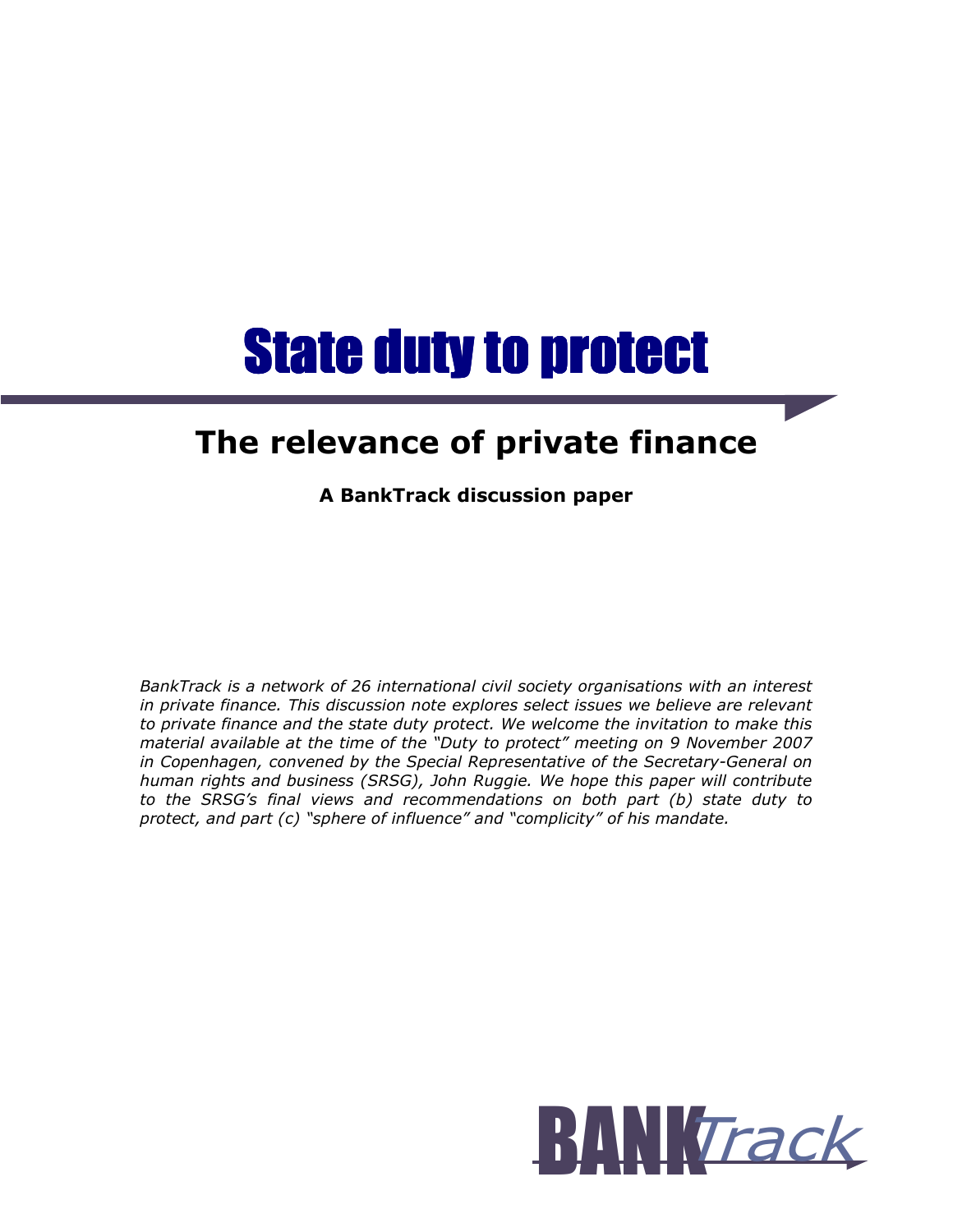## **State duty to protect** The relevance of private finance

#### A BankTrack discussion paper

#### Leverage gained by regulating private finance

Private financial institutions, unlike state driven export credit agencies or international financial institutions, operate without the pretext of state obligations and are almost always present in all trans-national business transactions. As true and far-reaching business entities, private financial institutions deserve proportionate attention in the discussion on human rights and business. Given the extensive reach of private finance it is clear that improved regulation of this sector will invoke significant leverage, enabling states to significantly advance obligations under the duty to protect.

Private financiers provide vital investment capital and necessary financial services which can enable both state and non-state actors perform acts inconsistent with human rights. Private financial institutions also provide essential services to individuals acting as agents for states, agents who may be prone to corruption and dubious behaviour both inside and outside of conflict zones. Private financiers and financial services can facilitate capital flight from state coffers, diminishing a state's ability to protect. Private finance can also influence state actions by lobbying governments for legal reform promoting favourable investment climates, often without regard for human rights issues.

A span of regulations exists for private finance, although these laws are typically restricted to a purely financial ambit. Whilst human rights considerations are typically not incorporated into the regulatory framework, states should intervene to correct the market which currently fails to adequately address these issues. Victims of human rights abuses are oftentimes ill-informed about financial mechanisms that enable abuses to occur and are unable to access remedies relative to financial institutions that may profit from misconduct. To this end, BankTrack believes that enforcement of existing international human rights standards in addition to adequate transparency requirements for private finance is overtly lacking.

The existence of a state's duty to protect is beyond doubt.<sup>i</sup> BankTrack has previously elaborated on expectations of private financial institutions in Human Rights, Banking Risks which was submitted to the SRSG in February 2007. $^{\text{II}}$  Subsequently, expectations placed on institutions will not be dealt with further here. We however do believe it is of vital importance that, corresponding to the leverage and reach of private finance, states are to be encouraged to wield regulation of the financial industry as a valuable tool for fulfilling the duty to protect.

#### The nexus between a duty to protect and voluntary initiatives

The SRSG's 2007 interim report reveals that of those states responding to the questionnaire on policies and practices regulating business, a common absence of specific policies or tools was ameliorated by state reliance on corporate responsibility framework.<sup>iii</sup> Further, the 2007 interim report recognises the inherent weakness and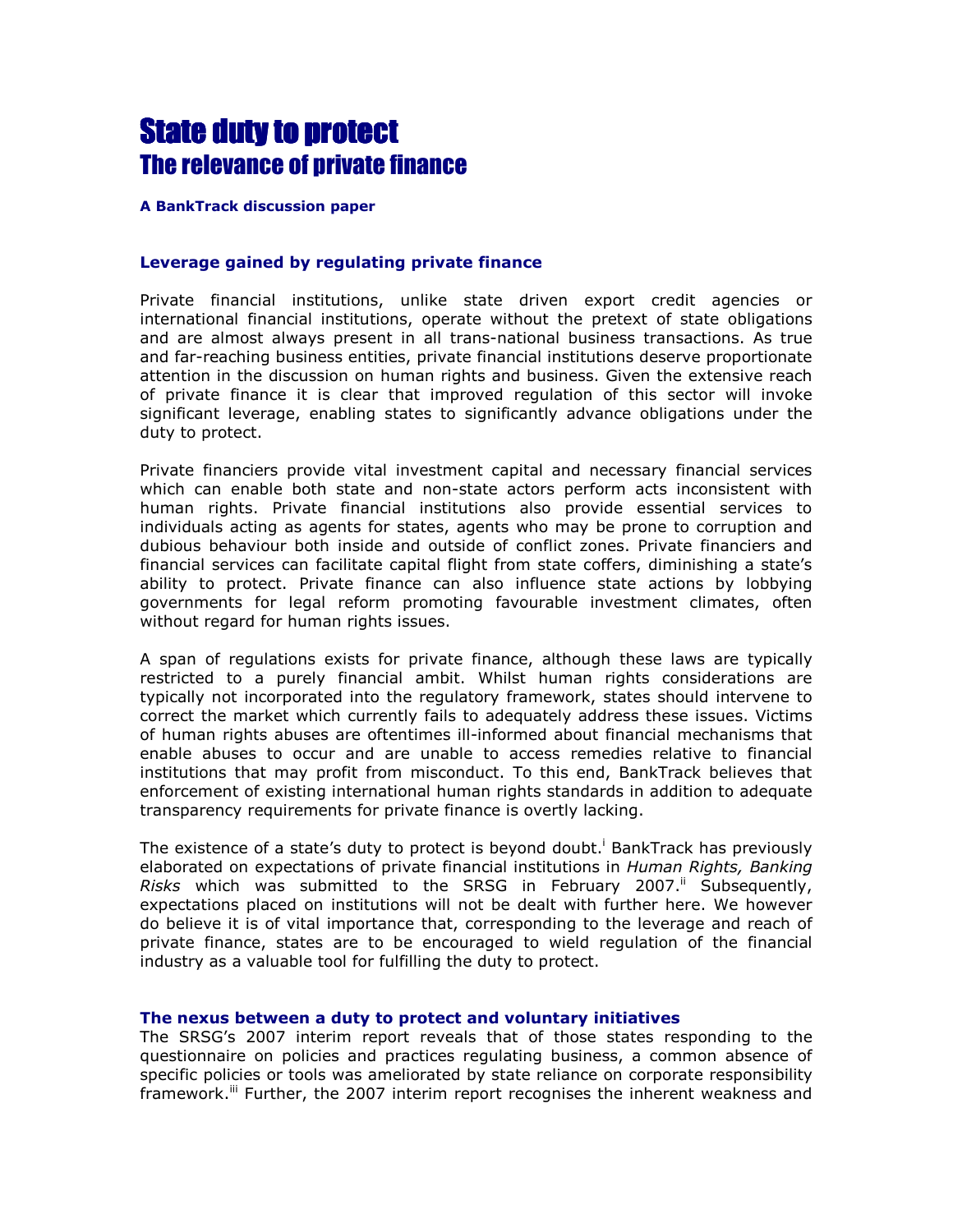limitations in the corporate responsibility framework.<sup>iv</sup> Also noted by Professor Ruggie were variations in sector specific standards and regional expectations. $v$  All these findings indicate inadequacies and profound inconsistencies of the current framework with desirable uniform and enforceable standards reflecting standards espoused in existing human rights instruments.

Current voluntary initiatives appear to be introducing human rights considerations into management decisions and exploring the extent of self-imposed human rights obligations inspired by 'business-case' reasoning. However our experience with the private financial sector leads us to the conclusion that voluntary initiatives, as wellintentioned as they might be, offer little in the way of protection for victims of human rights abuses. Adequate deterrents and adjudicable standards, both vital elements of the state duty to protect, are not provided by voluntary standards and states should work to fill this void. Regulation of private finance provides a convenient vehicle by which this may be achieved.

#### When private finance conduct fails to align with state duty

Many examples of corporate responsibility failure appear as so called "Dodgy Deals" on BankTrack's website (www.banktrack.org). We invite you to peruse these deals which illustrate a range of involvement by private financiers in a variety of situations which feature alleged rights violations, often in contrast with stated corporate responsibility commitments.<sup>vi</sup>

One example of the triangular disconnect between the state duty to protect, business conduct and voluntary standards, is illustrated by an instance of slave labor in Brazil and the financing of a company called Pagrisa. $v^{ii}$  In June 2007, 1108 workers were freed from slave-like conditions imposed upon them by Pagrisa, an ethanol producing company. Workers were trapped into debt servitude for overpriced transport, food and medicines, earning less than €4 a month. Many were found mal-nourished and without access to drinking water.

With International Labor Organization assistance, Brazil's government took steps towards fulfilling its duty to protect by creating the Task Force for the Elimination of Forced Labor and a National Commission for the Eradication of Slave Labor. Sectors and regions characterised by a high-risk of slave labor practices are identified and subject to investigation. Upon discovery of slave-like conditions, culpable companies face court, and if successfully charged like Pagrisa, they are placed on a black list. The Federation of Brazilian Banks (FEBRABAN) is committed to disseminate the Pact for the Eradication of Slave Labor, and pact signatories pledges to refrain from doing business with these black listed companies. Signatory Brazilian banks, including state owned banks and UK bank HSBC (affiliated to FEBRABAN) provided specific loans for machinery essential for the operation of Pagrisa's ethanol production plant. The banks however have not yet completely cut ties with the black-listed company.

HSBC is also signatory to the UN Global Compact which asserts the bank's intention to avoid complicity in human rights abuses. No enforceable legal instrument exists in Brazil, nor indeed in most countries, to ensure that commitments like the Global Compact and the Pact for the Eradication of Slave Labor are met. Without adequate state regulation linking corporate conduct to voluntary initiatives, experience shows these well meaning aspirations are likely to remain unfulfilled.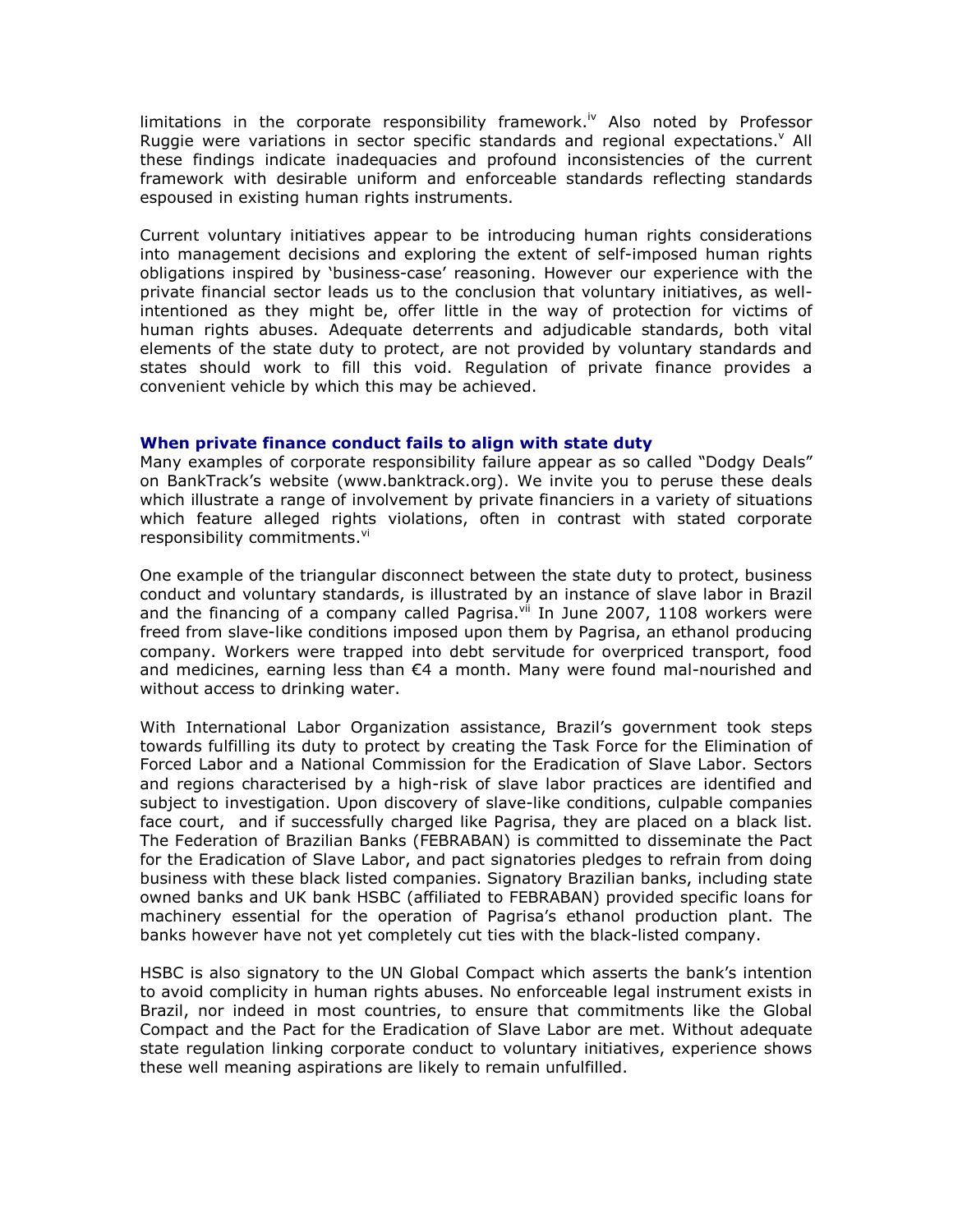#### Duties of private banks and other corporations when states fail to protect

As noted in the SRSG's interim report, national jurisdictions are developing jurisprudence on the human rights obligations of corporations and private finance. When states fail in their duty to protect, remedies may provide consequences for business and limited access for victims. In the USA, private financiers and corporations supporting states that carry out grave violations of human rights can be found liable for damages to victims by aiding and abetting.

The USA's Second District Court of Appeal on October 12 2007 ruled in the Khulumani case that reparations from banks and other corporations may be sought by victims of the apartheid regime under the *Alien Tort Claims Act* (ATCA).<sup>viii</sup> Many private financial institutions were named as defendants resulting from loans, services and financial assistance provided to the apartheid government. The court established that where sufficient links exist between the assistance of corporations and the acts carried out by the state, a corporation may be held liable for damages suffered by victims. The standard by which a corporation is judged under ATCA refers to the universal wrongs typically assigned to states by international law. Regarding complicity, the court considered aiding and abetting as defined by the Rome Statute as current customary international law, and in this case, applicable to non-state actors.

Imposing corporate liability for the actions of state actors means that corporate and state legal accountability are increasingly indivisible. Private financial institutions providing loans and assistance to governments now have a legal duty to avoid aiding and abetting states' wrongful acts or risk being sued by victims. One might even consider the state duty to protect to encompass a duty to protect corporations assisting states from liability arising from a state's own wrongful acts.<sup>1x</sup>

#### Select points relative to state duty to protect and private finance

The following points (a) to (e) are select, non-exhaustive points to prime discussion on the state duty to protect relative to financial institutions.

(a) creation of exclusion lists for private investors which refer to companies and regimes involved or linked to human rights abuses

The Pagrisa slave labor deal sheds light on how exclusion criteria can be created, and how opportunity exists for black lists to be more effectively incorporated into legal frameworks thereby protecting citizens by punishing principal company offenders and obliging investors to withdraw assistance.

Belgium has recently enacted a law to prevent private finance investment in cluster munitions producers.<sup>x</sup> Cluster munitions' indiscriminate submunition explosions breach the Geneva Convention Protocol I test of proportionality. The convention states 'an attack is disproportionate, and thus indiscriminate, if it "may be expected to cause incidental loss of civilian life, injury to civilians, damage to civilian objects, or a combination thereof, which would be excessive in relation to the concrete and direct military advantage anticipated."<sup>"xi</sup> Cluster munitions victims are 98% civilians.<sup>xii</sup> Belgium is now finalising a list of cluster munitions producer which will be made public. It will then be illegal for financial institutions to finance cluster munitions producers, striking root of the issue. States should be encouraged to enact similar legislation to prevent investment in and proliferation of these and other weapons.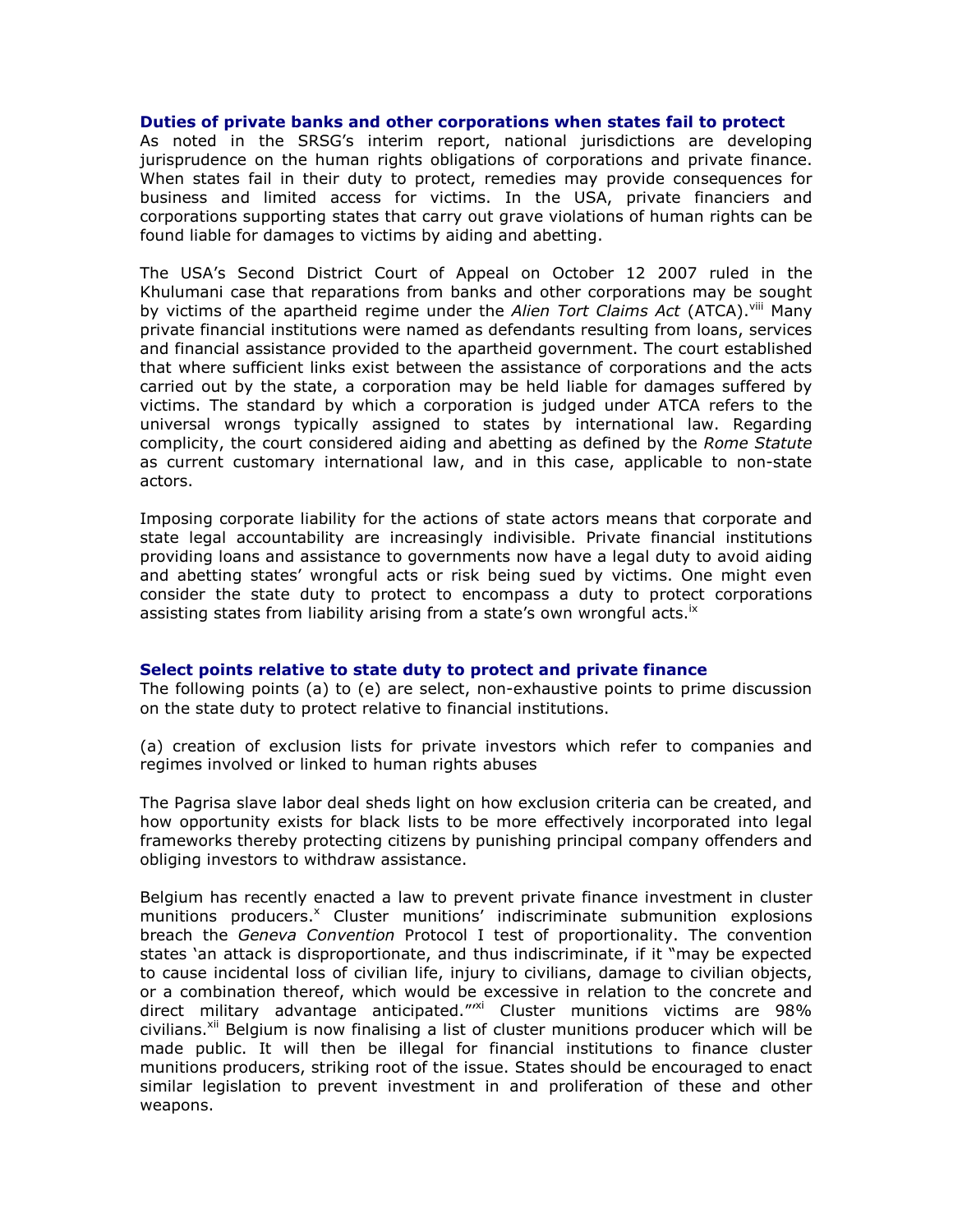#### (b) increased transparency

A requisite step for states to be able to fulfill their duty to protect is to enable victims or potentially affected parties to identify financial mechanisms enabling human rights abuses. Bank secrecy laws however construct a barrier that all too regularly prevents an intelligible discussion on resolving questions of human rights responsibility. Concepts of complicity and sphere of influence regarding to the source of finance for human rights breaches therefore cannot then be explored. States should be encouraged to seek opportunities to delineate information linked to human rights concerns, inclusive of broad social and environmental themes, from sensitive business information subject to secrecy provisions.

(c) incorporating corporate responsibility into ambit of a state appointed ombudsman

Many states' banking regulatory frameworks feature an ombudsman function to attempt to resolve retail or service based disputes. Corporate responsibility instruments, especially bank specific codes (or internal) of conduct, lack vehicles for complaint or redress by victims. Typically lacking is also a means simply to discuss implementation. An ombudsman or similar may provide an *interim* step towards compliance with international human rights standards, which should preferably be incorporated into transnational corporations' legal obligations. Similarly, improved disclosure requirements regarding human rights impacts and obligations may be linked into distinct financial regulatory frameworks such as stock market listing rules.

(d) compliance mechanisms

The Equator Principles (EPs) are limited in application and scope, applying only to project finance loans. Xiii EPs envelop International Finance Corporation (IFC) Performance Standards which include, to a limited extent, human rights obligations. IFC compliance with its Performance Standards is overseen by the Compliance Advisor Ombudsman, yet no accountability mechanism exists for affected persons to seek justice from Equator banks set to profit from development projects.<sup>xiv</sup> EPs offer project affected communities absolutely no recourse to adopting financial institutions, despite the EPs clear, self-imposed obligations which over 50 banks and two export credit agencies are committed to. States should explore their duty to protect, and in accordance with Article 8 of the Universal Declaration of Human Rights, look to the provision of effective remedies by competent tribunals for fundamental rights.<sup>xv</sup>

(e) legally enforceable corporate responsibility requirements

One option available to states is to make implementation of corporate responsibility requirements legally enforceable. Indonesia is the first such country to enact such legislation.<sup>xvi</sup> In parallel with the growing number of bank corporate responsibility statements that indicate support for key international human rights instruments<sup>xvii</sup>, legislation of this kind may provide states with a powerful mechanism to ensure obligations arising from state duty to protect are addressed relative to financial institutions.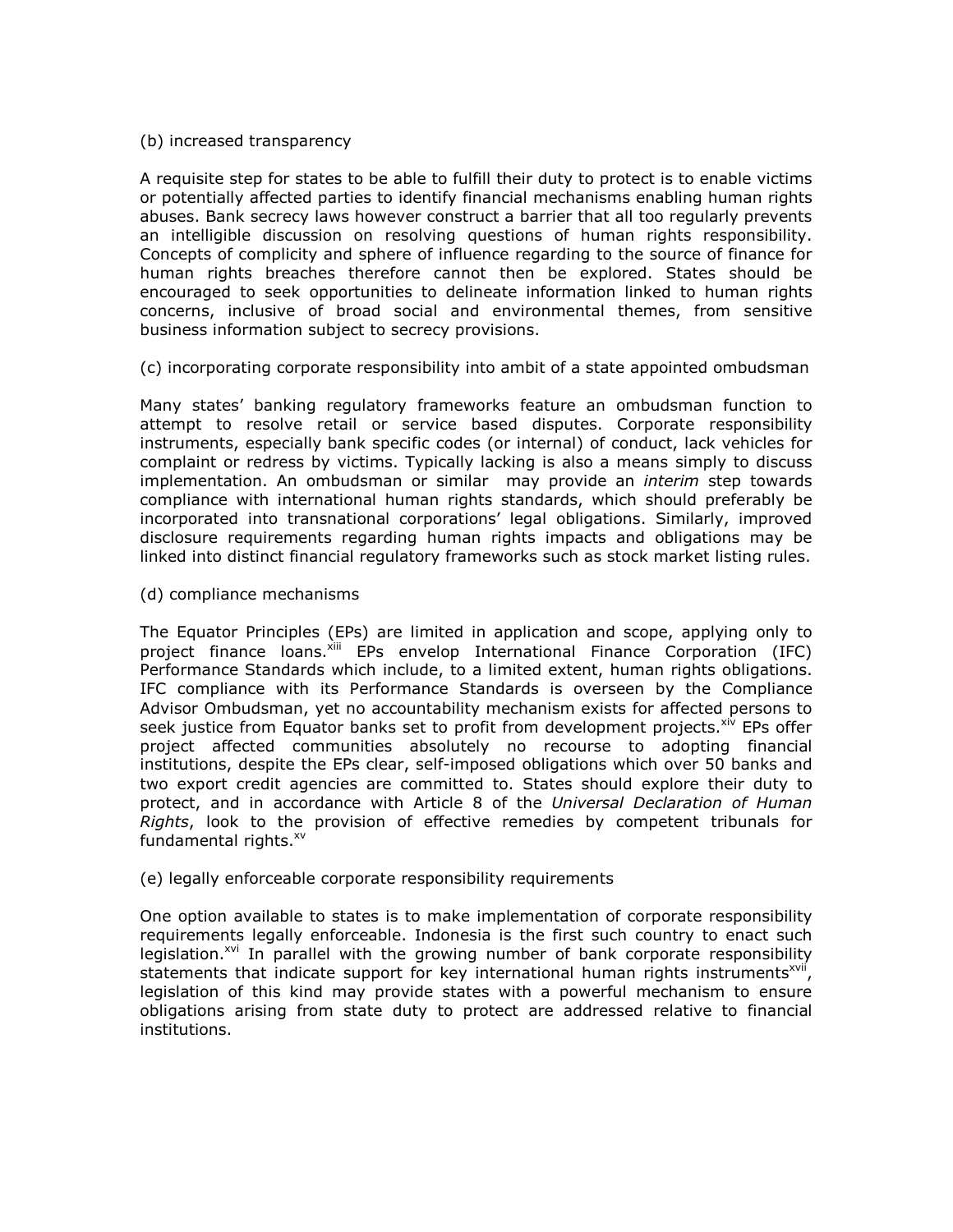We hope that information and suggestions included in this paper will contribute to the discourse on state duty to protect and the SRSG's views and recommendations.

For more information: David Barnden BankTrack tel: 31-30-2334343 david@banktrack.org www.banktrack.org

> Boothstraat 1c 3512 BT Utrecht, the Netherlands T: 31-30-2334343, F: 31-30- 2381112 E: coord@banktrack.org, www.banktrack.org